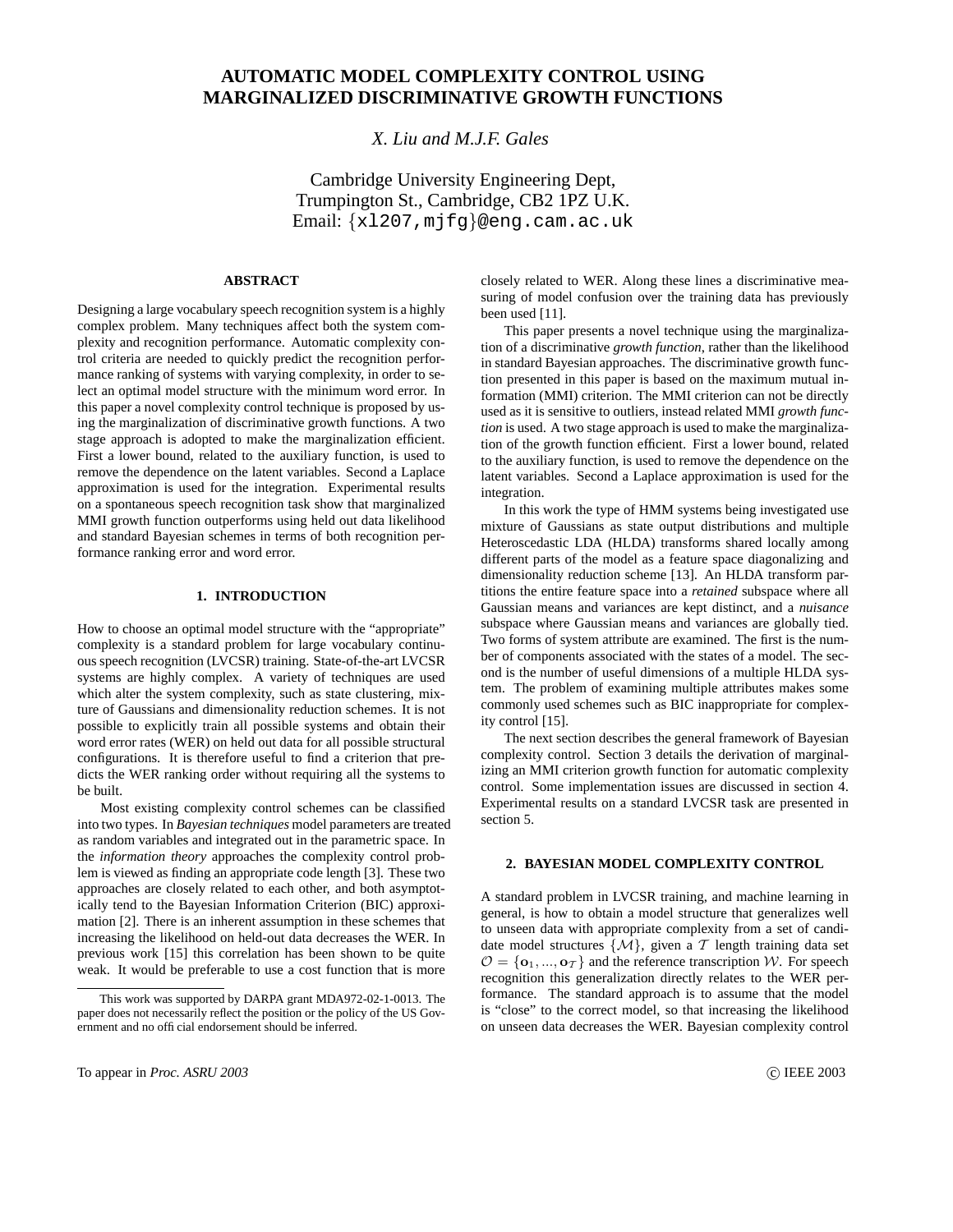techniques make use of the training data, assuming the following *evidence* integral is strongly correlated with the held out data likelihood.

$$
\hat{\mathcal{M}} = \arg\max_{\mathcal{M}} P(\mathcal{M}) \int \mathcal{F}_{\mathrm{ML}}(\Theta, \mathcal{M}) p(\Theta | \mathcal{M}) \mathrm{d}\Theta \tag{1}
$$

Here  $\Theta$  denotes a parameterization of  $\mathcal{M}$ . and the maximum likelihood (ML) criterion is given by

$$
\mathcal{F}_{\mathrm{ML}}(\Theta, \mathcal{M}) = p(\mathcal{O}, \mathcal{W}|\Theta, \mathcal{M}) \tag{2}
$$

The language model probability  $P(W)$  is normally optimized on additional text data, so can be ignored in terms of the complexity control considered here. Furthermore, in this work the model structure priors  $P(\mathcal{M})$  and parameters priors  $p(\Theta|\mathcal{M})$  will be assumed to be uninformative.

It is normally computationally intractable to directly compute the evidence integral in equation 1. This has led to a variety of approximation schemes, among which BIC is the most widely used [2]. This complexity control criterion is simply expressed in terms of penalized log likelihood evaluated at the ML estimate of model parameters Θˆ

$$
\log p(\mathcal{O}|\mathcal{M}) \approx \log p(\mathcal{O}|\hat{\Theta}, \mathcal{M}) - \rho \cdot \frac{k}{2} \log \mathcal{T} \qquad (3)
$$

where k denotes the number of free parameters in  $\mathcal M$  and  $\rho$  is a penalization coefficient which may be tuned to the specific task [14]. Schwartz proved that when  $\rho = 1$ , BIC is a first order asymptotic expansion of the evidence integral. Recent research has found a major limitation of BIC when optimizing the multiple complexity attributes considered in the paper [15].

Laplace's approximation provides a second order asymptotic expansion of the evidence integral [1]. The basic idea is to make a local Gaussian approximation of likelihood curvature in the parametric space. The volume under that Gaussian is computed as an approximation.

$$
\log p(\mathcal{O}|\mathcal{M}) \approx \log p(\mathcal{O}|\hat{\Theta}, \mathcal{M}) + \frac{k}{2} \log 2\pi
$$

$$
-\frac{1}{2} \log \left| -\nabla_{\Theta}^{2} \log p(\mathcal{O}|\hat{\Theta}, \mathcal{M}) \right| \quad (4)
$$

One issue with both of the above schemes is that the loglikelihood for each configuration is required. One method to avoid this is to derive a lower bound for the ML criterion in a tractable form that may be assumed to be applicable for multiple configurations. Using a standard EM approach this may be expressed as

$$
\log p(\mathcal{O}|\Theta, \mathcal{M}) \geq \log p(\mathcal{O}|\tilde{\Theta}, \mathcal{M}) \n+ \mathcal{Q}_{\text{ML}}(\Theta, \tilde{\Theta}) - \mathcal{Q}_{\text{ML}}(\tilde{\Theta}, \tilde{\Theta}) \n= \mathcal{L}_{\text{ML}}(\Theta, \tilde{\Theta})
$$
\n(5)

where the standard EM auxiliary function for HMMs is given by

$$
\mathcal{Q}_{\text{ML}}(\Theta, \tilde{\Theta}) = \sum_{j,\tau} \gamma_j(\tau) \log p(\mathbf{o}_{\tau} | \mathcal{S}_j, \Theta, \mathcal{M}) \qquad (6)
$$

and  $\{S_j\}$  is the set of discrete hidden variables allowed by the reference,  $\gamma_i(\tau) = P(S_{i,\tau} | O, W, \tilde{\Theta}, \mathcal{M})$ ,  $\tilde{\Theta}$  is the *current* parameterization for M and  $S_{j,\tau}$  indicates that  $\mathbf{o}_{\tau}$  was generated by state  $S_j$ . Using this form of bound all configurations with the same set of latent variables and statistics can be efficiently computed. This now yields a lower bound for the evidence

$$
p(\mathcal{O}|\mathcal{M}) \ge \int \exp\left(\mathcal{L}_{\mathrm{ML}}(\Theta, \tilde{\Theta})\right) p(\Theta|\mathcal{M}) d\Theta \tag{7}
$$

The right hand side of inequality 7 can be efficiently integrated out using the Laplace approximation.

A special case of this is to simply use the standard ML auxiliary function [15], while ignoring the other two terms which are independent of  $\Theta$  in equation 5. However when using multiple sets of statistics they may no longer be ignored. It can be shown that these two terms are equivalent to an entropy of hidden variable sequence posteriors. This is related to another popular approximation scheme, variational approximation [4], which can yield a tighter bound for the evidence integral. Markov Chain Monte Carlo sampling schemes may also be used to approximate the evidence integral, although in practice this approach is infeasible for LVCSR tasks given the high dimensionality of the sampling space.

## **3. DISCRIMINATIVE GROWTH FUNCTIONS**

This section initially describes the standard maximum mutual information training criterion and the issue with using it for model selection. A suitable *growth* function is then described and a strict lower bound with efficient approximation is presented.

## **3.1. Maximum Mutual Information Criterion**

Recently discriminative training criteria, which are more closely related to WER, have been successfully applied to LVCSR training [8, 9]. One of the most widely used criteria is the maximum mutual information (MMI) criterion. This is equivalent to maximizing the posterior probability of training data over the correct transcription W.

$$
\mathcal{F}_{\text{MMI}}(\Theta, \mathcal{M}) = \frac{p(\mathcal{O}, \mathcal{W}|\Theta, \mathcal{M})}{p(\mathcal{O}|\Theta, \mathcal{M})}
$$
(8)

Empirical results on various LVCSR discriminative training tasks have shown that the Extended Baum-Welch (EBW) reestimation formula can efficiently optimize the MMI criterion [5, 6, 8, 9]. The auxiliary function for EBW is

$$
Q_{\text{MMI}}(\Theta, \tilde{\Theta}) = \sum_{j,\tau} \gamma_j^{\text{MMI}}(\tau) \log p(\mathbf{o}_{\tau} | \mathcal{S}_j, \Theta, \mathcal{M}) \quad (9)
$$

where

$$
\gamma_j^{\text{MMI}}(\tau) = \gamma_j^{\text{num}}(\tau) - \gamma_j^{\text{den}}(\tau) + D_j p(\mathcal{O}|\mathcal{S}_{j,\tau}, \tilde{\Theta}, \mathcal{M}) \tag{10}
$$

 $\gamma_j^\text{num}(\tau)$  is the numerator posterior  $P(\mathcal{S}_{j,\tau}|\mathcal{O}, \mathcal{W}, \tilde{\Theta},\mathcal{M}), \gamma_j^\text{den}(\tau)$ is the denominator posterior,  $P(S_{j,\tau} | \mathcal{O}, \tilde{\Theta}, \mathcal{M})$  and  $D_j$  is a positive constant regularization term to ensure the convergence.

One obvious form of complexity control is to marginalize the MMI criterion over the parametric space, similar to the Bayesian evidence integral. This yields

$$
\hat{\mathcal{M}} = \arg \max_{\mathcal{M}} \int \mathcal{F}_{\text{MMI}}(\Theta, \mathcal{M}) p(\Theta | \mathcal{M}) d\Theta \qquad (11)
$$

However, directly marginalizing the MMI criterion will suffer from an inherent defect - the MMI criterion computation tends to give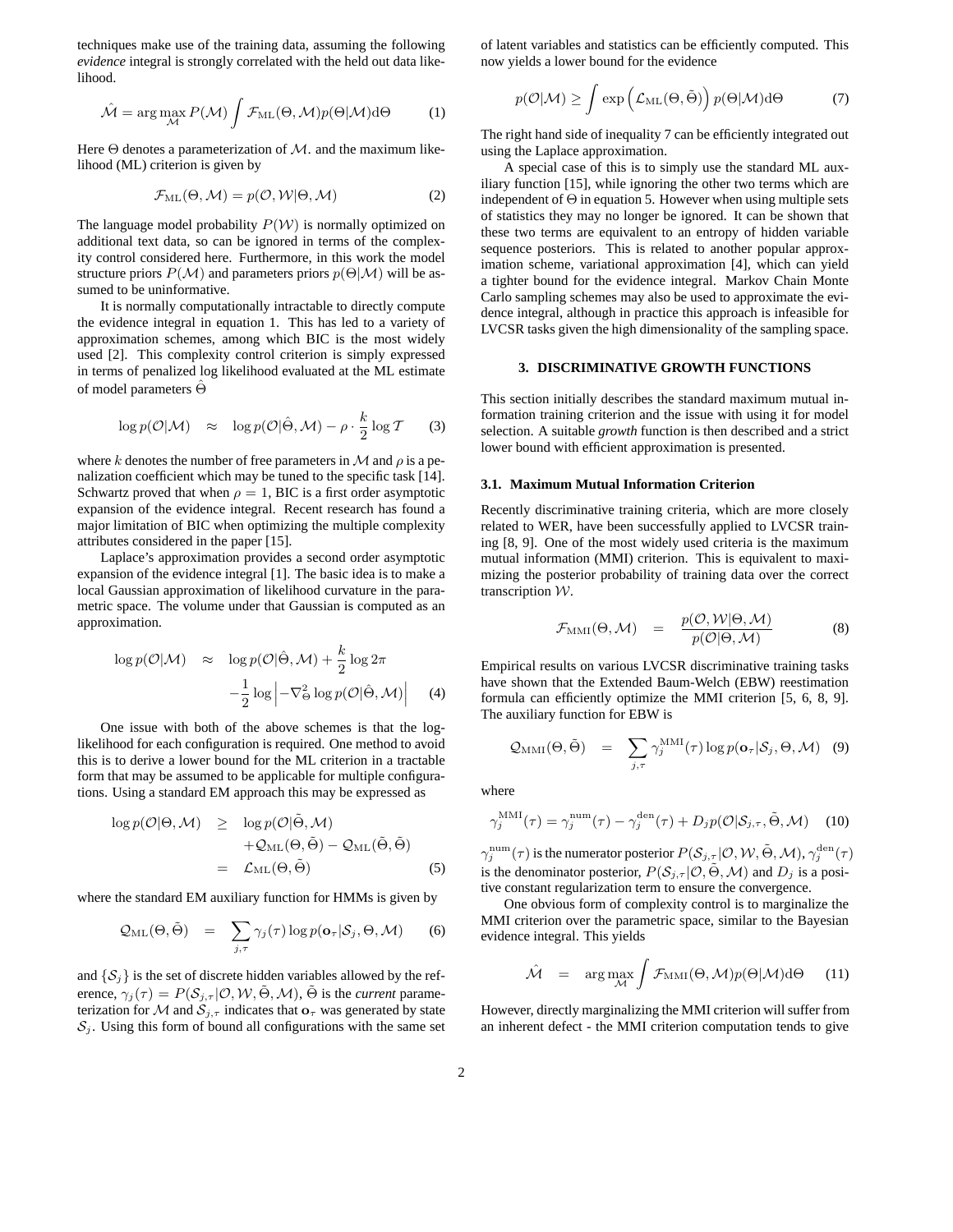undue weight to outliers utterances with very low posteriors. In such a case the recognition performance ranking prediction can be considerably distorted due to the presence of these outliers. One method to overcome this problem is to explicitly deweight the posteriors of outliers utterances through a criterion smoothing function [7]. An alternative method is to transform the MMI criterion into a *growth function*,  $G(\Theta, \mathcal{M})$ . This is the approach adopted in this paper.

## **3.2. MMI Growth Function**

A growth function is required that is related to the standard MMI criterion, but is not as sensitive to outliers. The form of the growth function considered in this paper<sup>1</sup>

$$
\mathcal{G}(\Theta) = p(\mathcal{O}|\Theta) \left( C \mathcal{F}_{\text{ML}}(\tilde{\Theta}) + \mathcal{F}_{\text{MMI}}(\Theta) - \mathcal{F}_{\text{MMI}}(\tilde{\Theta}) \right) (12)
$$

The first term acts to remove the sensitivity to outliers, in this case highly unlikely sequences. The term in the bracket contains information about the MMI criterion and will thus give information about the curvature of the criterion surface in the parametric space.  $C > 0$  is a constant regularization term. The gradient of  $\mathcal{G}(\Theta)$ , when evaluated at the current parameter estimate  $\Theta$ , will be in the same of direction as the true criterion gradient when C approaches zero, and  $p(\mathcal{O}|\Theta) > 0$ .

$$
\lim_{C \to 0} \frac{\partial \mathcal{G}(\Theta)}{\partial \Theta} \bigg|_{\Theta = \tilde{\Theta}} \propto \frac{\partial \mathcal{F}_{\text{MMI}}(\Theta)}{\partial \Theta} \bigg|_{\Theta = \tilde{\Theta}} \tag{13}
$$

The aim is to obtain a computationally efficient lower bound for the marginalized growth function. The growth function given in equation 12 may be re-written as

$$
\mathcal{G}(\Theta) = p(\mathcal{O}, \mathcal{W}|\Theta) - P(\mathcal{W}|\mathcal{O}, \tilde{\Theta})p(\mathcal{O}|\Theta) \n+ Cp(\mathcal{O}, \mathcal{W}|\tilde{\Theta})p(\mathcal{O}|\Theta)
$$
\n(14)

In the same fashion as the bound for Bayesian evidence this must be rewritten in terms of the hidden state sequences  $\{\Psi\}$ . A lower bound may be expressed using a generalized EM approach [10].

$$
\log \mathcal{G}(\Theta) = \log \sum_{\Psi} \mathcal{G}(\Psi, \Theta)
$$
  
\n
$$
\geq \sum_{\Psi} \mathcal{P}(\Psi, \tilde{\Theta}) \log \frac{\mathcal{G}(\Psi, \Theta)}{\mathcal{P}(\Psi, \tilde{\Theta})}
$$
  
\n
$$
= \mathcal{L}_{\text{MMI}}(\Theta, \tilde{\Theta})
$$
(15)

where the hidden variable sequence version of the growth function is defined  $as<sup>2</sup>$ 

$$
\mathcal{G}(\Psi,\Theta) = p(\mathcal{O},\Psi,\mathcal{W}|\Theta) - P(\mathcal{W}|\mathcal{O},\tilde{\Theta})p(\mathcal{O},\Psi|\Theta) + Cp(\mathcal{O},\mathcal{W}|\tilde{\Theta})p(\mathcal{O},\Psi|\Theta)
$$
(16)

For this inequality to be valid using Jensen's inequality the sequence posterior distribution  $\mathcal{P}(\Psi, \Theta)$  must satisfy the positive and sum to one constraint. The form of the hidden variable sequence "posterior" considered in this paper is

$$
\mathcal{P}(\Psi, \tilde{\Theta}) = \frac{\mathcal{G}(\Psi, \tilde{\Theta})}{\sum_{\Psi} \mathcal{G}(\Psi, \tilde{\Theta})} = \frac{\gamma_{\Psi}^{\text{MMI}}(\mathcal{O})}{\sum_{\Psi} \gamma_{\Psi}^{\text{MMI}}(\mathcal{O})}
$$
(17)

<sup>1</sup>In the following equations  $M$  is omitted for a particular model structure being considered.

When C is big enough, such  $\mathcal{P}(\Psi, \tilde{\Theta})$  is guaranteed to be positive and satisfy the sum to one constraint required by Jensen's inequality. This form of posterior will be shown to yield bounds closely related to the standard MMI auxiliary function.

Various forms of this growth function will be used in this work. First at the "current" model parameter value

$$
\mathcal{G}(\Psi, \tilde{\Theta}) = \gamma_{\Psi}^{\text{MMI}}(\mathcal{O}) p(\mathcal{O}, \mathcal{W} | \tilde{\Theta}) \tag{18}
$$

where the MMI hidden variable sequence occupancy  $\gamma_\Psi^{\rm MMI}(\mathcal{O})$  is defined as

$$
\gamma_{\Psi}^{\text{MMI}}(\mathcal{O}) = P(\Psi|\mathcal{O}, \mathcal{W}, \tilde{\Theta}) - P(\Psi|\mathcal{O}, \tilde{\Theta}) + Cp(\mathcal{O}, \Psi|\tilde{\Theta}) \tag{19}
$$

This gives the simple form of posterior in equation 17. It is also possible to write

$$
\mathcal{G}(\Psi,\Theta) = \left(C\mathcal{F}_{\mathrm{ML}}(\tilde{\Theta}) + P(\mathcal{W}|\Psi) - \mathcal{F}_{\mathrm{MMI}}(\tilde{\Theta})\right) p(\mathcal{O},\Psi|\Theta)
$$
 (20)

since the observations are conditionally independent of the word sequence given the hidden state sequence, Ψ.

Using equation 17 and 20, equation 15 can be re-written as

$$
\mathcal{L}_{\text{MMI}}(\Theta, \tilde{\Theta}) = \log \mathcal{G}(\tilde{\Theta}) + \sum_{\Psi} \mathcal{P}(\Psi, \tilde{\Theta}) \log p(\mathcal{O}, \Psi | \Theta) \n- \sum_{\Psi} \mathcal{P}(\Psi, \tilde{\Theta}) \log p(\mathcal{O}, \Psi | \tilde{\Theta})
$$
\n(21)

This lower bound can be re-expressed as

$$
\mathcal{L}_{\text{MMI}}(\Theta, \tilde{\Theta}) = \log \mathcal{G}(\tilde{\Theta}) + \frac{\mathcal{Q}_{\text{MMI}}(\Theta, \tilde{\Theta}) - \mathcal{Q}_{\text{MMI}}(\tilde{\Theta}, \tilde{\Theta})}{\sum_{\Psi} \gamma_{\Psi}^{\text{MMI}}(\mathcal{O})} (22)
$$

where the auxiliary function is defined  $as<sup>3</sup>$ 

$$
\mathcal{Q}_{\text{MMI}}(\Theta, \tilde{\Theta}) = \sum_{\Psi} \gamma_{\Psi}^{\text{MMI}}(\mathcal{O}) \log p(\mathcal{O}|\Psi, \Theta)
$$

$$
= \sum_{j,\tau} \gamma_{j}^{\text{MMI}}(\tau) \log p(\mathbf{o}_{\tau}|\mathcal{S}_{j}, \Theta) \qquad (23)
$$

and the MMI hidden variable occupancy  $\gamma_j^{\text{MMI}}(\tau)$  is,

$$
\gamma_j^{\text{MMI}}(\tau) = \gamma_j^{\text{num}}(\tau) - \gamma_j^{\text{den}}(\tau) + Cp(\mathcal{O}, \mathcal{S}_{j,\tau}|\tilde{\Theta}) \tag{24}
$$

The above equation is closely related to the form given in equation 10, when  $D_j = Cp(\mathcal{S}_j | \Theta)$ . Previous research on LVCSR MMI training shows that the selection of  $D_j$  considerably affects the criterion convergence and test set generalization [8, 9]. A commonly used form of  $D_j$  is associated with the *denominator* occupancy  $D_j = E \sum_{\tau} \gamma_j^{\text{den}}(\tau)$ , where  $E > 0$ . The same form of smoothing function may be used for the growth function. Now the value of  $C$  in equation 16 will vary depending on the hidden variable sequence. However this means that the marginalization of discriminative growth functions is not a parameter free scheme. For complexity control tasks the appropriate setting of  $D_j$  can also be important. This paper uses the form of  $D_i$  as described above.

The form of lower bound defined in equation 22 and the ML case given in equation 5 have similar forms. Given the current value of the criterion, the new value is estimated as the old value

<sup>&</sup>lt;sup>2</sup>Here the hidden variable sequence consists of both the state sequence and the component sequence.

<sup>&</sup>lt;sup>3</sup>For this definition the likelihood of the hidden variable sequence  $P(\Psi|\Theta)$ , has been ignored. The influence of the component priors and transition matrices have thus been removed.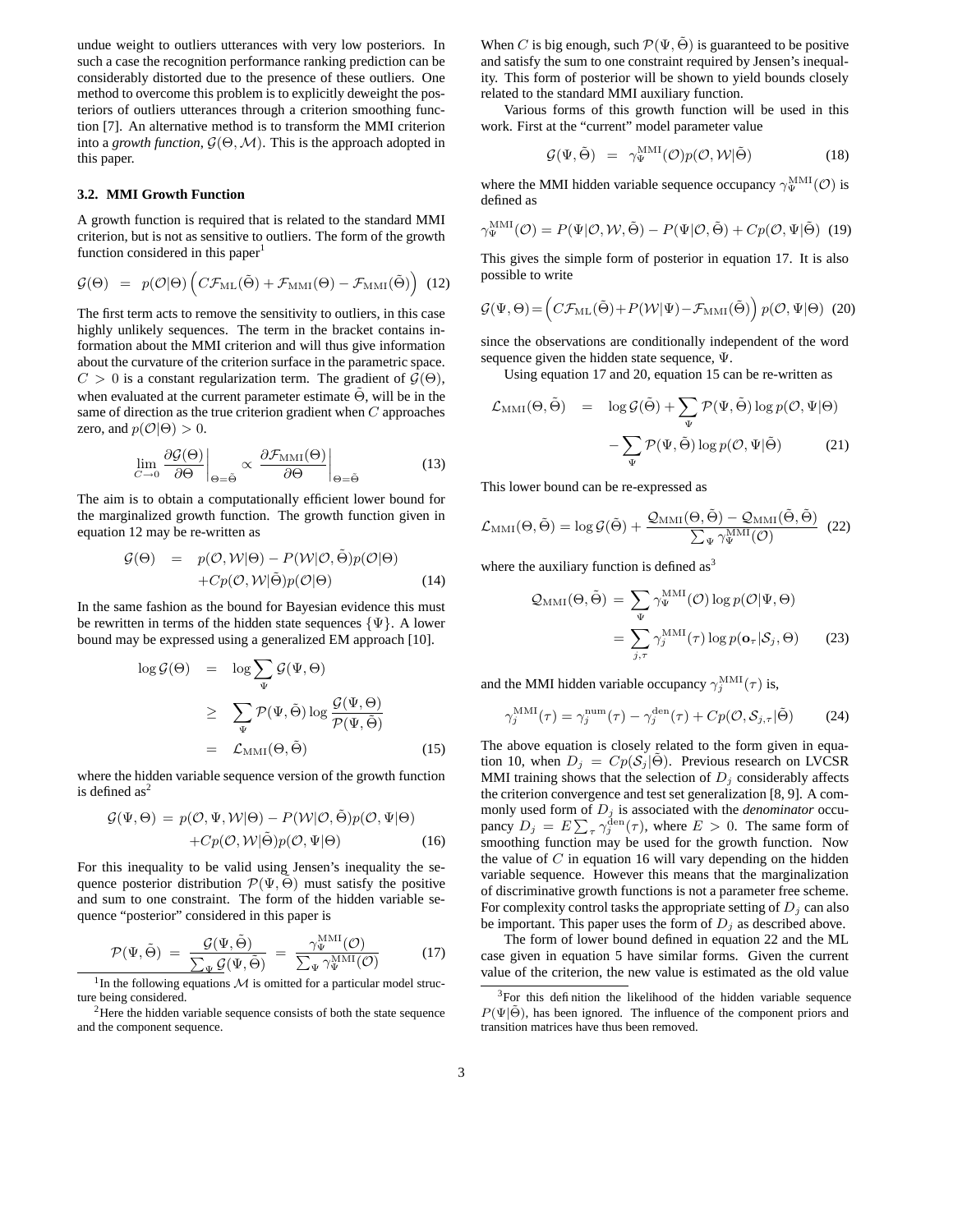plus the change in auxiliary function. However the ML case has a simple closed form for maximizing the auxiliary function, whereas for the MMI growth function the value selected is sensitive to C. Note in both cases an increase in the auxiliary function guarantees an increase in the related ML, or MMI growth function. However increasing the MMI growth function does not guarantee an increase in the MMI criterion, as they are simply constrained to have the same gradient from equation 13.

The following marginalization of the MMI growth function lower bound is used in this paper for complexity control.

$$
\hat{\mathcal{M}} = \arg \max_{\mathcal{M}} \int \exp \left( \mathcal{L}_{\text{MMI}}(\Theta, \tilde{\Theta}) \right) p(\Theta | \mathcal{M}) d\Theta \tag{25}
$$

In common with the marginalized lower bound for ML this expression is approximated by using Laplace's approximation.

## **4. IMPLEMENTATION ISSUES**

There are three main implementation issues associated with the marginalized growth function complexity control described in the previous section: obtaining the "complete" dataset; using Laplace's approximation; and choice of the value of  $C$  (or the hidden variable specific  $D_i$ ).

As previously described to make the complexity control efficient, a lower bound related to the standard ML and MMI auxiliary functions, is marginalized over the model parameters. The nature of the complexity attributes to be controlled determines how complex this process is. For the multiple HLDA case complexity control is simple, where the number of useful dimensions retained in an HLDA transform is allowed to vary from transform to transform. Only the retained dimensionality is allowed to vary, there are no differences in the hidden state sequence for any of the systems to choose over<sup>4</sup>. In contrast if the number of components associated with a state is to be determined, then the hidden state sequence will vary. In this situation it is necessary to obtain statistics for multiple systems. The approach adopted in this work is to fix state level posteriors using the current model parameters and train systems with varying numbers of components per state given the state posteriors. The discriminative statistics are then accumulated for each of the various systems. By fixing the state level alignments, again yielding a lower bound, the influence of the state complexity on the state posterior has been removed.

The second issue is the Laplace approximation. The number of model parameters in an LVCSR system can be in the millions. Computing the Fisher Information matrix for this is impractical. The solution used in this work is the same as that in [15], where each component is assumed independent of all other components, and the mean vector and variance vector are additionally assumed independent.

In common with the EBW training it is necessary to set a value for the smoothing constant  $C$ , or component specific version  $D_j$ . The larger the value of this constant the more stable, and slower, the MMI optimization. The equivalent for the complexity control is that at each iteration the change in the system structure will be smaller.

#### **5. EXPERIMENTAL RESULTS**

Initial evaluation of the complexity control system was based on a conversational telephone speech task (referred to as SwitchBoard). The results presented in this paper consist of two distinct parts. In the first part, various techniques were used to optimize multiple model complexity attributes on a global level. This allowed all systems to be trained and evaluated. In the second part, a single model complexity attribute was optimized on a local level. All model structures considered were trained using the ML criterion after the complexity has been determined.

## **5.1. Complexity evaluation**

When a complete set of possible systems are built and evaluated, for example in the global experiments described here, it is possible to compare the error rate and rank ordering for the complexity control criteria being used. A good complexity control criterion should yield the correct rank ordering for all the systems to be compared. A measure of the distance between the two rankings is required.

In this paper, an empirical ranking prediction error metric is defined as

$$
\text{RankErr\%} = \frac{\sum_{i,j} \delta(\mathbf{w}_i, \mathbf{w}_j) \times |\mathbf{w}_i - \mathbf{w}_j| \times |i - j|}{N \times \max_{i,j} \{|\mathbf{w}_i - \mathbf{w}_j|\} \times \max_{i,j} \{ |i - j| \}}
$$

Here  $\{w_1, ..., w_N\}$  denotes the WER of all N possible systems according to a ranking order generated by some complexity control criterion, and the binary function  $\delta(\mathbf{w}_i, \mathbf{w}_j)$  will be true only if the ranking between  $w_i$  and  $w_j$  is incorrect and the difference in WER is significant, in this case bigger than a given *WER threshold*. This has a good intuitive feel as penalizing systems that differ only slightly in error rate is felt inappropriate. Thus differences of systems whose word error rate is less than a *WER threshold* are ignored. Thus, the ranking error is related to the total amount of position shifts over a minimum threshold, weighted by WER difference between all mis-ranked pairs of systems. The normalization term guarantees the ranking error will be positive and less than one.

## **5.2. Optimizing Global Complexity Attributes**

The global complexity control experiments used the same configuration as [15]. This used a 68 hour subset of all the available Switchboard I and Call Home English (CHE) conversation sides. A continuous density, mixture of Gaussian, cross-word triphone, gender independent HMM system was trained using the ML criterion, with 6168 physical speech states after decision tree based tying. All recognition experiments used a trigram language model. A 3 hour subset of the 2001 development data was used both as the test and held-out data. For more details see [15]. Two global complexity attributes of a single transform HLDA system were optimized: the number of Gaussian components per state from the range {12, 16, 24}; the number of useful dimensions in the range {28, ..., 52}. The permutation of these two attributes led to 75 model structures.

In previous work on this set-up the correlation between WER and held out data likelihood for the 75 systems was examined [15]. Though there was a very general trend that error rate decreased with increased held-out data likelihood, the precise ordering of

<sup>&</sup>lt;sup>4</sup>As the structural change is too big the correlation between the growth function and its lower bound may be arguably weak.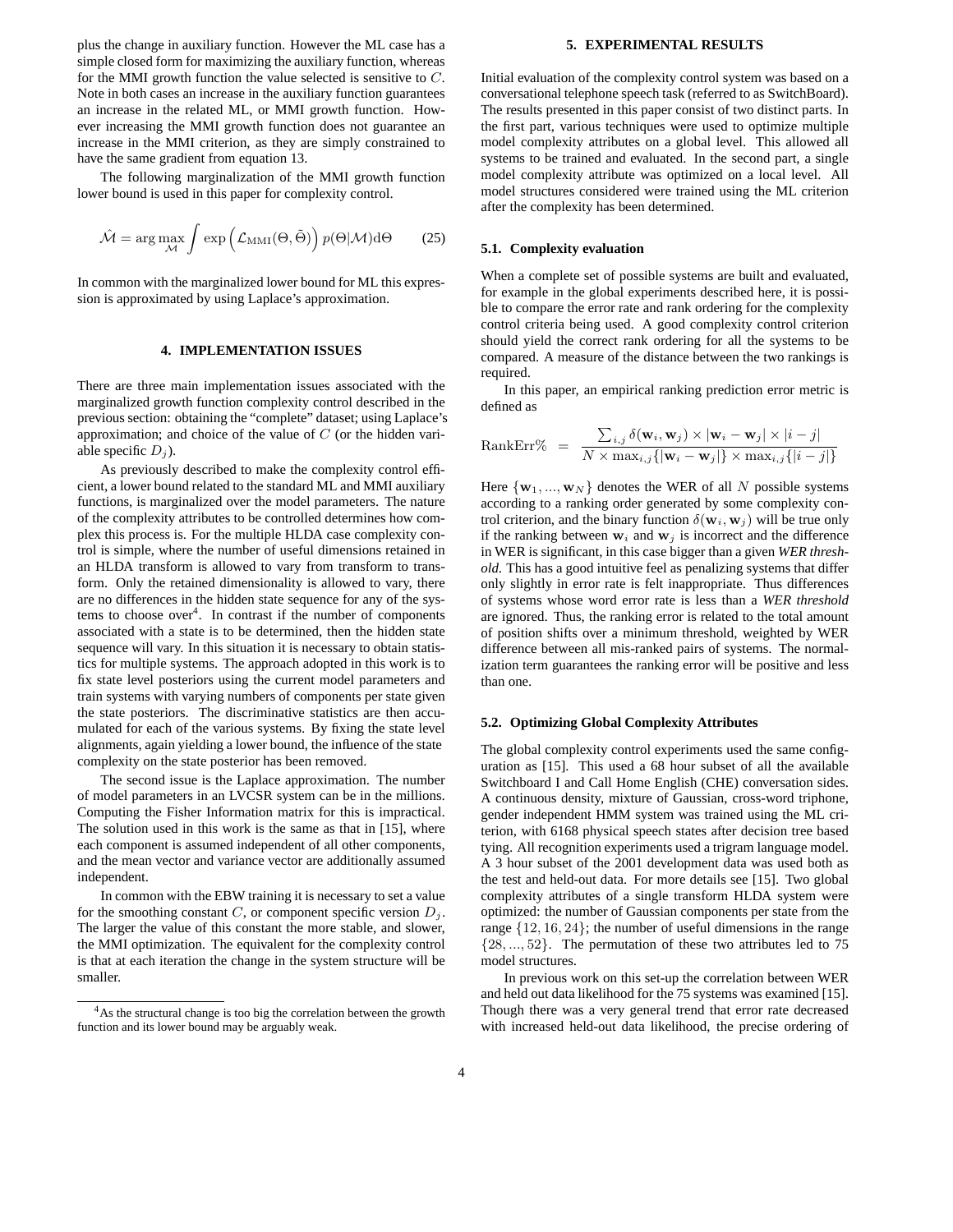systems was poor. Noticeably this scheme favors the most complex system, the best model structure predicted has 24 Gaussians per state and 52 retained dimensions, which is significantly worse than the actual best system by 0.6% absolute. Previous work also examined Laplace's approximation and showed that the Bayesian evidence (which should be closely related to the held-out data loglikelihood) may be reasonably approximated and that BIC is a poor criterion when considering multiple forms of parameters in the complexity control [15].



**Fig. 1**. Held out data MMI criterion vs. WER

Figure 1 shows the held-out data MMI criterion value against WER. The correlation between the two is quite poor. The outliers were found to heavily influence the value of the MMI criterion. This was the motivation for using a marginalized growth function, rather than the MMI criterion. In an initial plot of the held-out data, the growth function showed reasonable correlation. However in contrast to the standard MMI training the value of  $C$  was globally set.



**Fig. 2**. Marginalized MMI growth function vs. WER

Figure 2 shows the marginalized MMI growth function against WER. For these experiments the smoothing constant was set on a per component basis in the standard MMI fashion. A strong correlation is observed with the WER. The best system selected is only 0.2% absolute worse than the actual best one.

A good complexity control scheme should correctly rank all the systems. Table 1 shows the recognition performance ranking prediction error computed using the method in section 5.1. The table consists of three sections. The first is the baseline number by ranking the systems according to the training data likelihood. This will simply yield an ordering on system complexity with no penalization. The first section also shows the ranking performance on using the held-out data scores. The poor performance of the MMI criterion is clearly shown. The likelihood score and growth function score are quite close. The second section of the table shows the ranking errors for evidence based approximations. As described in [15] there are issues with BIC when controlling multiple attributes. Using both standard BIC and penalized BIC  $(\rho = 2)$ , the ranking scores were poor. The ML bound, using equation 7, yielded good performance. It is interesting that the approximations for the ML bound gave a slightly lower ranking error that the held-out likelihood. The best performance was obtained using the marginalized growth function (*GFunc Integral*) and is the score related to figure 2. Part of the performance gain over the held-out growth function score that it approximates, is because the global setting of  $C$  in equation 12 is not as powerful in terms of test set generalization and criterion convergence. The local setting of  $D_i$  described in section 3.2, was used in the marginalization of MMI function over the training data. As expected if the WER threshold is increased then the ranking error decreases, though the general ranking of all complexity control schemes remain about the same.

|                       | WER threshold |       |       |  |
|-----------------------|---------------|-------|-------|--|
|                       | 0.0           |       | 0.2   |  |
| <b>Training Like</b>  | 22.08         | 22.08 | 21.59 |  |
| Held-out Like         | 8.94          | 8.89  | 8.19  |  |
| Held-out MMI          | 37.40         | 37.40 | 35.91 |  |
| <b>Held-out GFunc</b> | 9.03          | 8.99  | 8.14  |  |
| BIC ( $\rho = 1$ )    | 48.43         | 48.36 | 47.35 |  |
| BIC ( $\rho = 2$ )    | 55.68         | 55.68 | 55.42 |  |
| ML Bound              | 7.40          | 7.35  | 6.25  |  |
| <b>GFunc</b> Integral | 4.74          | 4 64  | 3.10  |  |

**Table 1**. Complexity control scheme ranking error (%)

#### **5.3. Optimizing Local Complexity Attributes**

In these experiments system complexity attributes were optimized on a "local" level. The complexity attributes to be optimized were: the number of Gaussians per state for a single transform HLDA system; the transform class specific number of useful dimensions of a multiple HLDA system. A larger 76 hour training corpus he5train03sub was used, which subsumes the h5train00sub corpus and includes an additional 166 Switchboard II Cellular conversation sides. An updated trigram language model was also used in the following full decoding experiments, while the test set remained the same.

| System                | WER% |  |  |
|-----------------------|------|--|--|
| 12 component          | 36.1 |  |  |
| VarMix                | 35.8 |  |  |
| BIC ( $\rho = 1$ )    | 36.2 |  |  |
| BIC ( $\rho = 2$ )    | 36.1 |  |  |
| ML Bound              | 36.0 |  |  |
| <b>GFunc</b> Integral | 35.8 |  |  |

**Table 2**. Number of Gaussian components per state

Table 2 shows the word error rate for various complexity control systems used to determine the number of Gaussian components to train on each state. After the number of components was